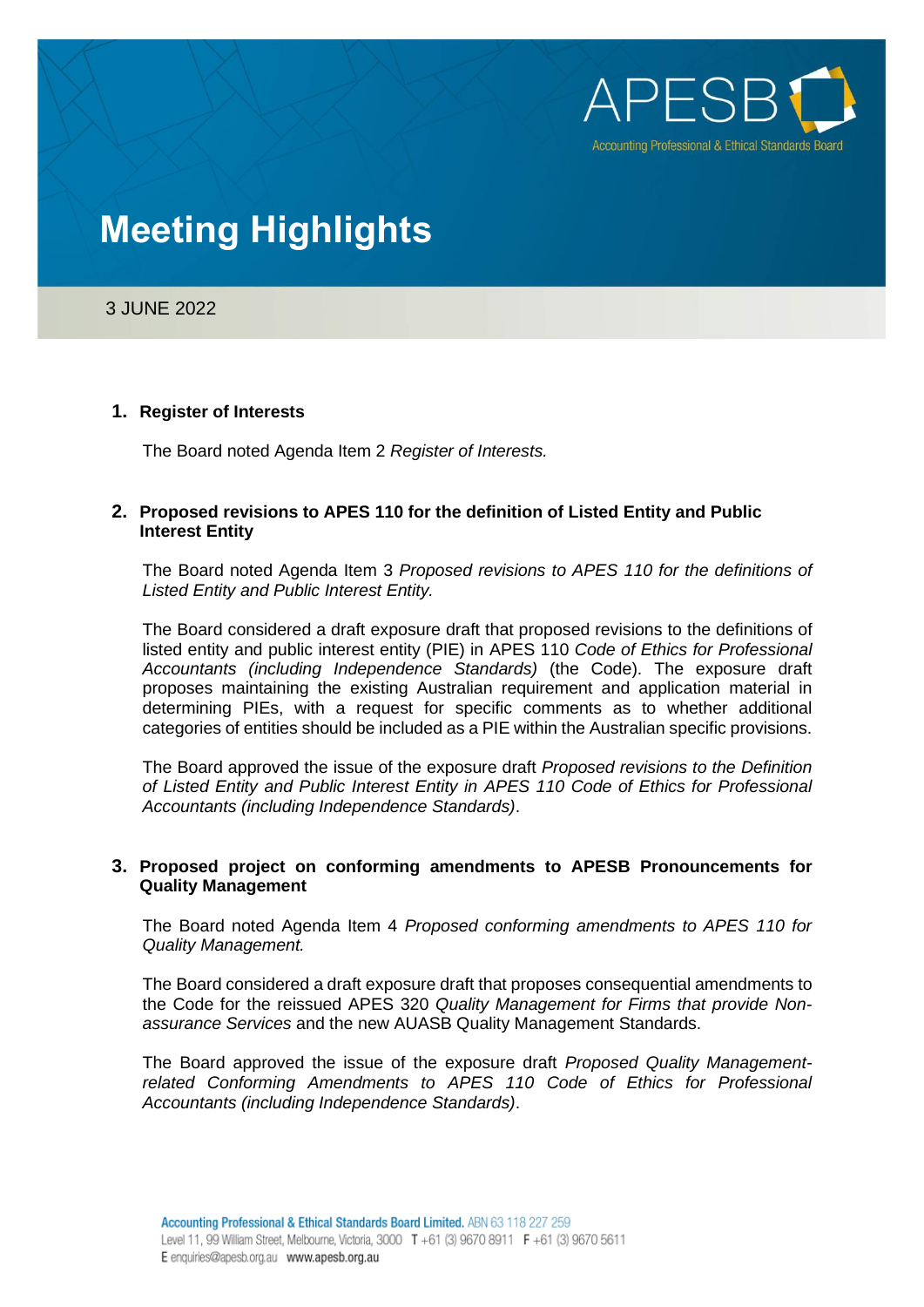

## 3 JUNE 2022

### **4. International and other activities**

The Board noted Agenda Item 5 *International and other activities.*

### **5. Developments in Sustainability**

The Board noted Agenda Item 6 *Developments in Sustainability.*

The Board discussed the developments in sustainability and agreed to consider this topic again at the September Board Meeting.

## **6. Update on the Technology Project**

The Board noted Agenda Item 7 *Update on the Technology Project.*

The Board approved APESB's submission on the IESBA's exposure draft *Proposed Technology-related revisions to the Code*.

## **7. Project update on APES 215** *Forensic Accounting Services*

The Board noted Agenda Item 8 *Project update on APES 215 Forensic Accounting Services.*

The Board supported the way forward proposed by Technical Staff.

## **8. Project update on APES 220** *Taxation Services*

The Board noted Agenda Item 9 *Project update on APES 220 Taxation Services.*

The Board supported the way forward proposed by Technical Staff.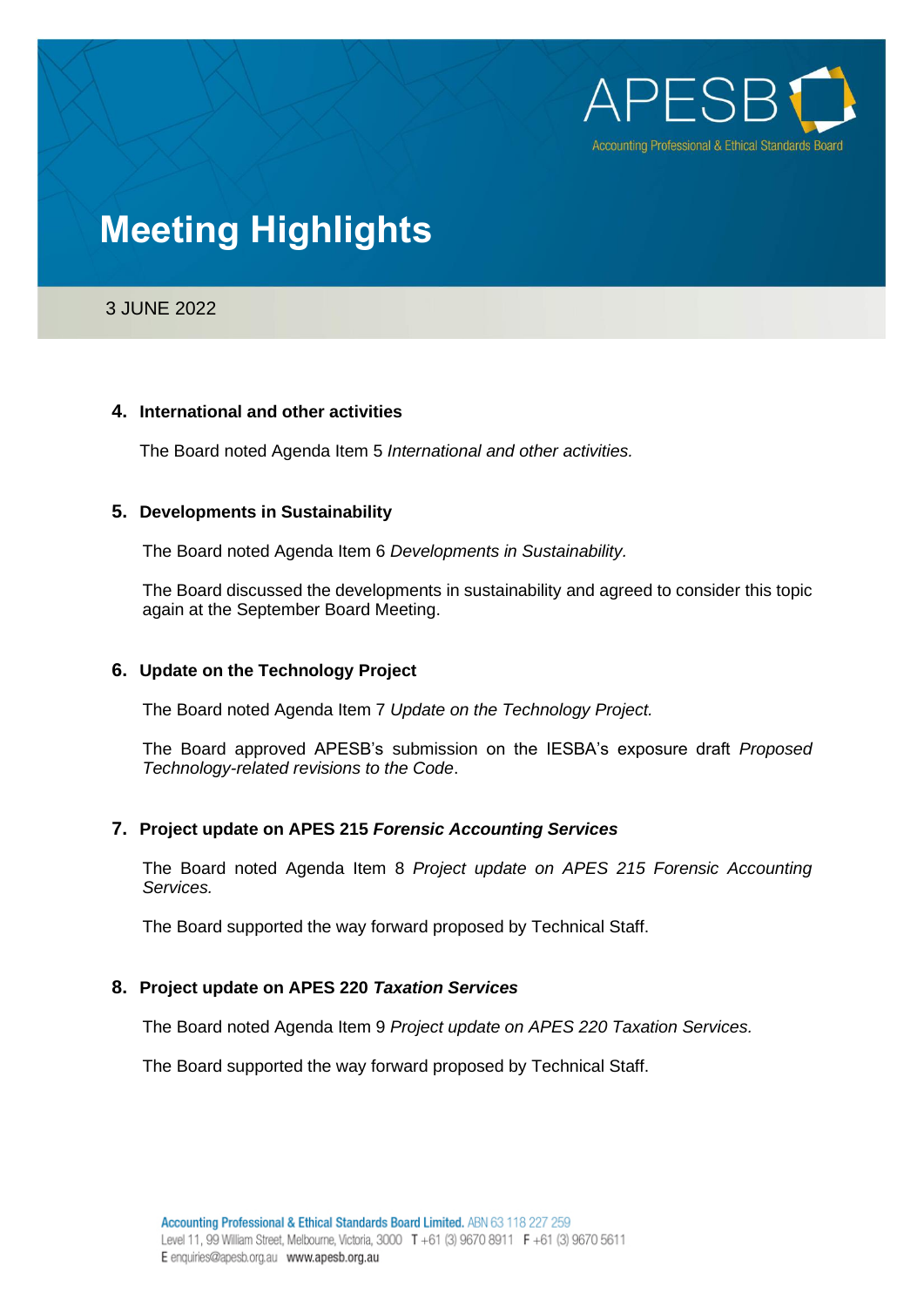

3 JUNE 2022

### **9. Proposed revisions to APES 205 to address AASB projects**

The Board noted Agenda Item 10 *Proposed revisions to APES 250 to address AASB projects.*

Subject to the AASB issuing their final standard relating to Special Purpose Financial Reporting (SPFR) disclosures, the Board approved the issue of the exposure draft *Proposed revisions to APES 205 Conformity with Accounting Standards*.

### **10. Proposed revisions to Fee-related provisions of APES 110**

The Board noted Agenda Item 11 *Proposed revisions to Fee-related provisions of APES 110.*

The Board discussed the implementation of the new IESBA provisions when the requirements or terminology used differ from the *Corporations Act 2001* and Australian Accounting Standards. The Board noted that the Accounting Standards and Corporations Act requirements concerning the disclosure of fees paid to the entity's auditor are imposed on the entity preparing the financial statements. In contrast, the requirements in the Code are imposed on the auditor of that entity.

While there may be slight variances in the terminology used, the obligations are imposed on different parties, and the requirements for the auditor focus on transparency of the fees paid to the auditor for the external audit and other services and the resulting impact on the auditor's independence. Therefore, the Board agreed that no change should be incorporated into the Code for this matter.

The Board considered the outcome of the re-exposure process for the proposed referral source fee dependency provisions of the Code. The Board agreed that the requirement will include a 30% threshold, a five-year cumulative period and that a pre-issuance review on the fifth year's audit work is performed by an appropriate reviewer. In addition, a new requirement will clarify actions to be taken if the fee dependency continues past 5 years.

The Board approved the issue of the amending standard *Amendments to the Fee-related provisions of APES 110 Code of Ethics for Professional Accountants (including Independence Standards)*, with an effective date of 1 January 2023.